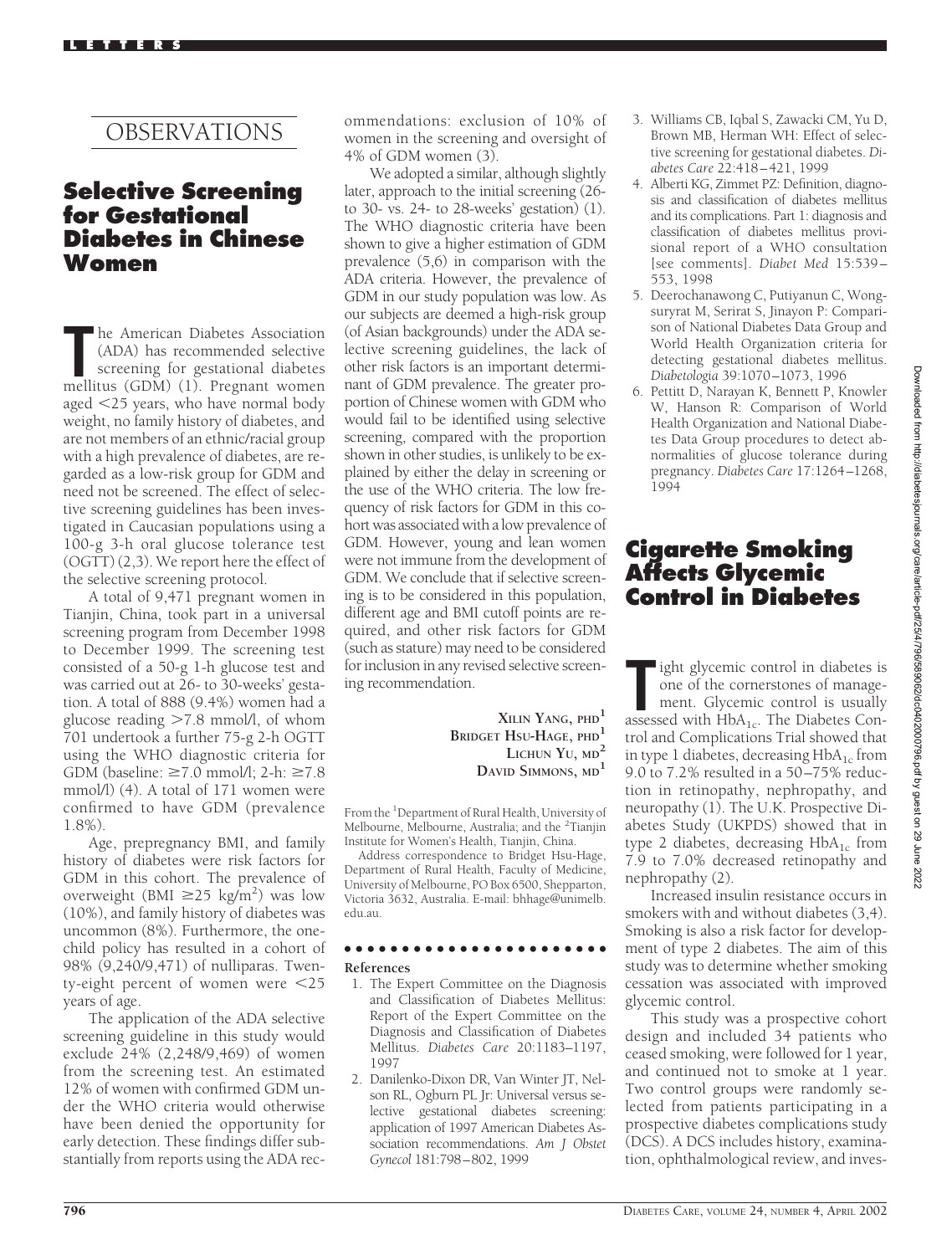*Letters*



Figure 1—*HbA1c before and after cessation of cigarette smoking in 34 patients.*

tigations, including  $HbA_{1c}$ . The control groups were 34 never smokers and 34 current smokers. Smoking status was assigned based on patient self report.  $HbA_{1c}$ was measured by high-performance liquid chromatography, with 3.5–5.7% as the normal range. Results are presented as means  $\pm$  1 SD. The study was approved by the institutional ethics committee.

Average consumption before cessation was 24 cigarettes per day. Mean age for the group who stopped smoking was  $60 \pm 15$  years. A total of 7 subjects had type 1 diabetes, and 27 had type 2 diabetes. Mean  $HbA_{1c}$  was 7.7  $\pm$  2.2% while smoking and  $7.0 \pm 1.6\%$  after smoking cessation  $(P = 0.048)$  (Fig. 1). Thus, the change in  $HbA_{1c}$  was  $-0.70\%$  ( $P <$ 0.0001 vs. expected change of 0%). Mean change was 0.07% for never smokers  $(P = 0.036)$  and  $0.12\%$  for continuing smokers  $(P < 0.01)$ .

Some studies have shown increased insulin resistance in association with cigarette smoking (3,4). It is possible that cigarette smoking may affect glycosylation of hemoglobin, although no studies were found with a literature search. It is possible that some patients may report smoking cessation when they continue to smoke. However, it seems unlikely that patients with diabetes would report continuing to smoke after stopping. Patients incorrectly reporting nonsmoking would tend to make the observed difference smaller than the true difference.

To our knowledge, this is the first study documenting improvement in  $HbA_{1c}$  with smoking cessation. It may reflect a change in lifestyle factors, with the decision to stop smoking, or a direct effect. The 0.7% decrease is clinically significant, approaching the 0.9% in the UKPDS (2). The small but significant increases in other groups parallel the 0.12% rise per year in the UKPDS metformin group (2). These results constitute yet another reason why patients with diabetes should not smoke.

> **JENNY E. GUNTON, MBBS, FRACP LINDA DAVIES, BAPPSC ERROL WILMSHURST, MBBS, MRACP, MD, FRACP GREG FULCHER, MBBS, MD, FRACP AIDAN MCELDUFF, MBBS, PHD, FRACP**

From the Department of Endocrinology, Royal North Shore Hospital, Sydney, Australia.

Address correspondence to Dr. Jenny Gunton, Department of Endocrinology, Royal North Shore Hospital, St. Leonards 2065, Australia. E-mail: jennyeg@hotmail.com.

#### ●●●●●●●●●●●●●●●●●●●●●●● **References**

- 1. Diabetes Control and Complications Trial: The effect of intensive treatment of diabetes on the development and progression of long-term complications in insulin-dependent diabetes mellitus. *N Engl J Med* 329:977–986, 1993
- 2. UK Prospective Diabetes Study: Intensive blood-glucose control with sulphonylureas or insulin compared with conventional treatment and risk of complications in patients with type 2 diabetes (UKPDS 33). *Lancet* 352:837–853, 1998
- 3. Targher G, Alberiche M, Zenere MB, Bonadonna RC, Muggeo M, Bonora E: Cigarette smoking and insulin resistance in patients with noninsulin-dependent diabetes mellitus. *J Clin Endocrinol Metab* 82: 3619–3624, 1997
- 4. Ronnemaa T, Ronnemaa EM, Puukka P, Pyorala K, Laakso M: Smoking is independently associated with high plamsa insulin levels in nondiabetic men. *Diabetes Care* 19:1229–1232, 1996

## **Beneficial Effect of Diabetes on Acute Intermittent Porphyria**

**A**cute intermittent porphyria (AIP) is characterized by attacks of abdominal pain and neuropsychiatric symptoms. In northern Sweden, about half of those patients carrying the gene encoding for this condition have experienced attacks with abdominal pain, more frequently and more severely affecting women.

In biochemical terms, AIP is an autosomal hereditary metabolic aberration resulting from a partial defect in the activity of the third-step enzyme (porphobilinogen deaminase [PBGD]) during the course of heme synthesis (1). Carbohydrate ingestion blocks d-aminolevulinic acid (ALA) synthase, as has been demonstrated in numerous clinical and experimental studies. However, the mechanisms by which carbohydrates modulate the components of porphyrins and heme synthesis are highly complex and only partially elucidated to date (2).

The main long-term complications of AIP are polyneuropathy (3), hepatocellular carcinoma (HCC) (4), and renal insufficiency (5). Treatment of AIP patients entails treating both the symptoms and the complications, but also requires an endeavor to reverse the fundamental disease by prescribing a carbohydrate-rich diet and by treating the attacks with intravenous infusions of glucose (2) or heme  $(6)$ 

We conducted a population-based study on AIP patients aged  $\geq$  18 years living in northern Sweden, in which 319 participated (95%). A total of 16 patients (5 women) with AIP and type 2 diabetes were found, with a mean age of 67 years. Eight of these patients had AIP symptoms, with three patients suffering severe, recurring attacks. After the onset of their diabetes, no patient suffered attacks or any other AIP symptoms (7).

During several weeks in the hospital ward, it was possible to closely examine and study the course of developing diabetes in a 52-year-old woman who had previously been hospitalized at the Department of Medicine due to AIP attacks on 46 occasions. At 4 years after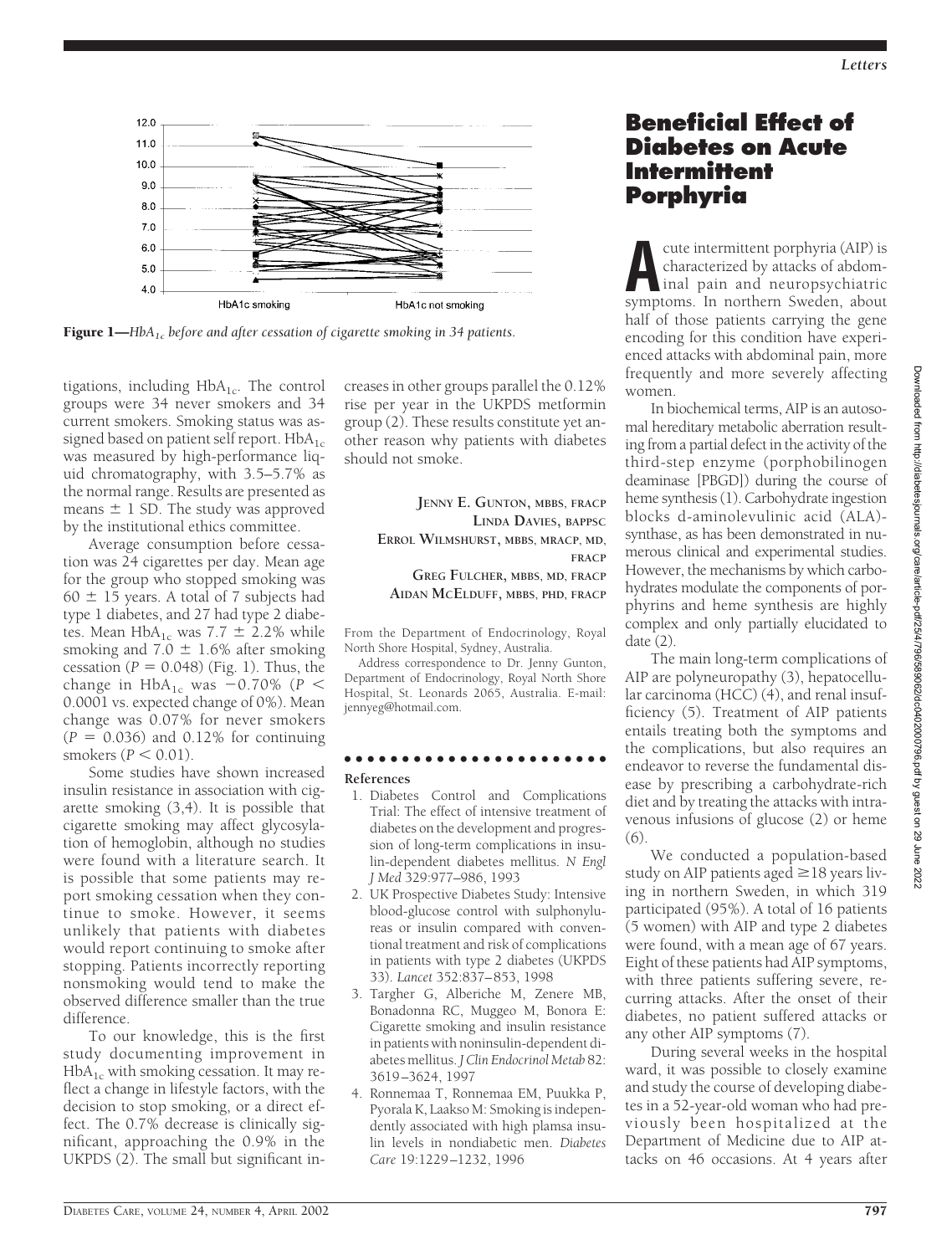### *Letters*

menopause, her AIP was still unremitting, with recurrent attacks. However, after she had developed a metabolically rather mild type 2 diabetes, the AIP symptoms subsided. Mean values on 13 occasions of testing for urinary porphobilinogen (PBG) during 6 months before and on 11 occasions during the first 4 months after she developed diabetes were 65.9 and 10.2  $\mu$ mol/l, respectively (reference levels 1.3–11.0  $\mu$ mol $\hat{I}$ ) ( $P = 0.0001$ ). Now, 5 years later, she is still free from AIP symptoms, the levels of ALA and PBG in her urine fluctuate around normal or just above the upper reference levels, and she leads "a good life."

More than 2 decades ago on the hospital ward, I noticed two patients, both with AIP and HCC, which are rare diseases in the Western world. To test whether this was a random finding, a retrospective study of HCC in deceased AIP patients was performed using records of 206 carriers >15 years of age. The diagnosis was based on a clearly depressed activity of PBGD. Statistically, only 1 patient with HCC was expected, yet 11 (7 women) were found. This coincidence was highly significant. The findings were verified in the autopsy records. The mean age was 67 years (8).

Two municipalities in northern Sweden, Arjeplog (population 3,800) and Arvidsjaur (population 8,080), have the highest prevalence of AIP patients in the world (1–2%). In a retrospective population-based study of mortality during the period 1978–1990, AIP patients  $(n = 33)$ were compared with all other individuals who had died during this period (*n* 2,089). In the AIP group, nine patients (27%) had HCC, whereas in the other group, only four patients (0.2%) had  $HCC$  ( $<$ 0.0001) (9).

In an attempt to elucidate the molecular mechanism of the carcinogenesis in this HCC, archived specimens were collected (9). Selective mutations at codons 249 and 166 of the *p*53 gene have been described in HCC, associated with aflatoxin and hepatitis B virus (10). HCC in AIP, on the other hand, is characterized by an absence of the genes mentioned and by only mild or no liver cirrhosis. A diminished free heme pool and an increased concentration of ALA could lead to an increase in reactive oxygen radicals and may, in a longer perspective, cause cancer (11).

Recurrant AIP attacks ceased when

the patients became diabetic. None of the 16 diabetic patients with AIP had HCC. Of all the 30 AIP patients with HCC registered, none had diabetes, whereas in a population-based group of individuals in southern Sweden (mean age 67 years), diabetes was found in 12.8% of the men and 15.0% of the women (12). This suggests that diabetes also counteracts HCC in AIP patients, probably by normalization of ALA (11).

### **FOLKE LITHNER MD, PHD**

From the Department of Internal Medicine, University Hospital, Umea, Sweden.

Address correspondence to Dr. Folke Lithner, Department of Internal Medicine, University Hospital, Umea, Sweden S-90185. E-mail: folke.lithner @medicin.umu.se.

# ●●●●●●●●●●●●●●●●●●●●●●●

### **References**

- 1. Strand LJ, Meyer UA, Felsher BF, Redeker AC, Marver HS: Decreased red cell uroporphyrinogen 1 synthetase activity in intermittent acute porphyria. *J Clin Invest* 51:2530–2536, 1972
- 2. Doss M, Verspohl F: The "glucose effect" in acute hepatiac porphyrias and in experimental porphyria. *Klin Wschr* 9:727– 735, 1981
- 3. Wikberg A, Andersson C, Lithner F: Signs of neuropathy in the lower legs and feet of patients with acute intermittent porphyria. *J Intern Med* 248:27–32, 2000
- 4. Andersson C, Bjersing L, Lithner F: The epidemiology of hepatocellular carcinoma in patients with acute intermittent porphyria. *J Intern Med* 240:195–201, 1996
- 5. Andersson C, Wikberg A, Stegmayr B, Lithner F: Renal symptomatology in patients with acute intermittent porphyria: a population-based study. *J Intern Med* 248: 319–325, 2000
- 6. Mustajoki P, Normann Y: Early administration of heme arginate for acute porphyric attacks. *Arch Intern Med* 153:2004–2008, 1993
- 7. Andersson C, Bylesjö I, Lithner F: Effects of diabetes mellitus on patients with acute intermittent porphyria. *J Intern Med* 245: 193–197, 1999
- 8. Lithner F, Wetterberg L: Hepatocellular carcinoma in patients with acute intermittent porphyria. *Acta Med Scand* 215:271– 274, 1984
- 9. Bjersing L, Andersson C, Lithner F: Hepatocellular carcinoma in patients from

northern Sweden with acute intermittent porphyria. *Cancer Epidemiol Biomarkers Prev* 2:393–397, 1996

- 10. Hsu JC, Metcalf RA, Sun T, Welsh JA, Wang NJ, Harris CC: Mutational hotspot in the *53p* gene in hepatocellular carcinomas. *Nature* (*Lond*) 350:427–428, 1991
- 11. Battle AM: Porphyrins, porphyrias, cancer and photodynamics: a model for carcinogenesis. *J Photochem Photobiol B* 20:5– 22, 1993
- 12. Andersson DKG, Svärdsudd K, Tibblin G: Prevalence and incidence of diabetes in a Swedish community 1972–87. *Diabet Med* 8:428–434, 1991

## **Risk Factors of Developing Proliferative Retinopathy in Type 1 Diabetic Patients**

## Role of BMI

In the July issue of *Diabetes Care*, we read with interest the study by Zangh et al. (1). They revisited material from the Diabetes Control and Complications Trial n the July issue of *Diabetes Care*, we read with interest the study by Zangh et al. (1). They revisited material from the database in order to search for potential prognostic factors of developing retinopathy in patients with extreme (either good or poor) metabolic control, but who were free of the complication at baseline. The development and progression of retinopathy was defined by a three-step change or more, according to the Early Treatment Retinopathy Study protocol, on stereoscopic color fundus photographs. Their conclusion was that other than duration of diabetes and metabolic control, BMI had a significant predictive value. We found a similar influence of BMI in our population of young diabetic subjects when we examined the risk factors of progression from background retinopathy to proliferative retinopathy.

In 1991, we published a longitudinal study (2), begun in the 1970s (3), in order to detect the initial retinal abnormalities at fluorescein angiography in 161 type 1 diabetic children and adolescents. Of these patients, 69 developed an early retinopathy. We showed, in several studies covering -20 years (summary in 4), that the development of microaneurysms, which are irreversible lesions, can be preceded by fluorescein leakage due to dis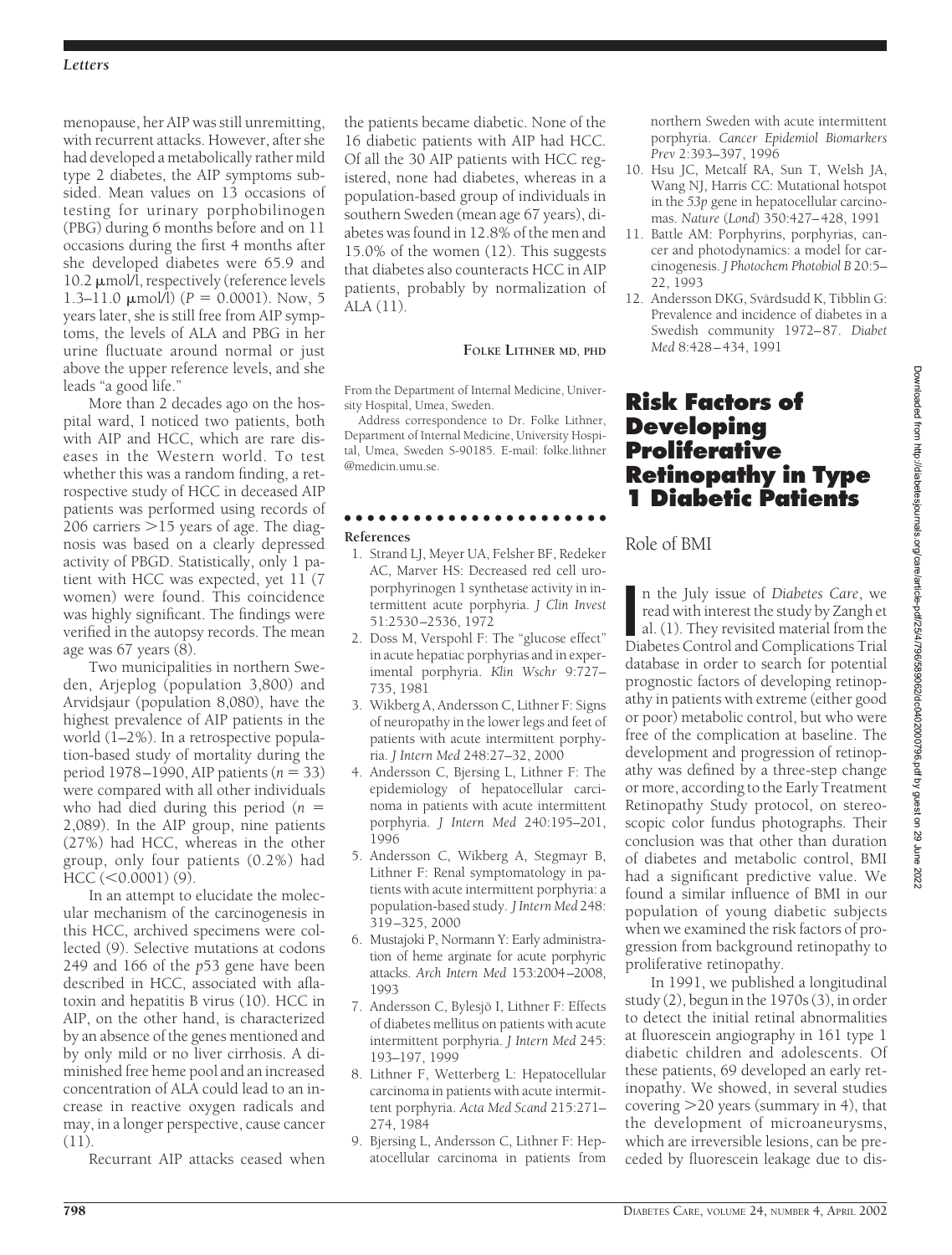ruption of the blood-retinal barrier (5), and that risk factors for early retinopathy are diabetes duration, age at diagnosis (with younger children having longer times to retinopathy), puberty and sex (with onset 1 year earlier in girls than in boys), and glycated hemoglobin (GHb) measured over several years. Retinopathy was not found in children  $\leq$ 12 years of age and was detected only after at least 3 years of diabetes. The mean age at which early abnormalities occurred was 16 years, after a mean duration of diabetes of 8 years (2).

In the year 2000, 32 subjects (15 women and 17 men), among the 69 patients who developed early retinopathy (2), were always treated by our team. Their mean age was 33 years, and mean diabetes duration was 26 years. Some potential risk factors (GHb, total cholesterol, blood pressure, BMI, insulin dose, frequency of home blood glucose monitoring and of clinic attendance, tobacco, and presence of other complications), measured during the whole follow-up, were analyzed in relation with the evolution of retinopathy to the proliferative stage using fluorescein angiography. In the statistical analysis, stepwise logistic regression was used to identify the most important parameters for the development of proliferative retinopathy. Proliferative retinopathy was diagnosed in six patients (19%), three men and three women. Its occurrence was significantly related to poor glycemic control during the preceding years (cumulated GHb was 143 vs. 120%; 100% is the upper normal limit,  $P =$ 0.049), cumulated cholesterol levels ( $>$ 200 mg/dl, *P* = 0.014), higher BMI (27) vs. 22  $\text{kg/m}^2$ ,  $P = 0.035$ ), and the presence of other complications ( $P = 0.029$ ). However, higher levels of LDL cholesterol are related to poor metabolic control (6).

In conclusion, our data suggest that the risk factors for developing proliferative retinopathy are poor long-term metabolic control, which is well known, and an elevated BMI, which is novel, as noticed by Zhang et al. (1). They confirm the importance of always maintaining a GHb level  $\leq$ 120% of the upper normal limit, as we have shown in homozygous diabetic twins (7), which is possible in diabetic children and adolescents (8).

> **HARRY DORCHY, MD, PHD CATHERINE CLAES, MD CLAIRE VEROUGSTRAETE, MD**

From the Diabetology Clinic, University Children's Hospital Queen Fabiola, Brussels, Belgium; and the Ophthalmology Clinic, University Hospital Brugmann, Brussels, Belgium.

Address correspondence to Harry Dorchy, Clinique de Diabétologie, Hôpital Universitaire des Enfants Reine Fabiola, Ave. JJ Crocq 15, B-1020 Bruxelles, Belgium. E-mail: hdorchy@ulb.ac.be.

#### ●●●●●●●●●●●●●●●●●●●●●●● **References**

- 1. Zangh L, Krentowski G, Albert A, Lefebvre PJ: Risk of developing retinopathy in Diabetes Control and Complications Trial type 1 diabetic patients with good or poor metabolic control. *Diabetes Care* 24: 1275–1279, 2001
- 2. Verougstraete C, Toussaint D, De Schepper J, Haentjens M, Dorchy H: First angiographic abnormalities in childhood diabetes: types of lesions. *Graefes Arch Clin Exp Ophthalmol* 229:24–32, 1991
- 3. Dorchy H, Toussaint D, De Vroede M, Ernould C, Loeb H: Diagnostic de la rétinopathie diabétique infantile par angiographie fluorescéinique: description des lésions initiales. *Nouv Presse Med* 6:345–347, 1977
- 4. Dorchy H: Dépistage des complications subcliniques chez les jeunes diabétiques: expe´rience bruxelloise. *Ann Pediatr (Paris)* 45:585–606, 1998
- 5. Dorchy H: Characterization of early stages of diabetic retinopathy: importance of the breakdown of the blood-retinal barrier (Letter). *Diabetes Care* 16:1212–1213, 1993
- 6. Willems D, Dorchy H: Taux des lipoprotéines et des apolipoprotéines chez les jeunes diabétiques insulinodépendants: relations avec l'hémoglobine glycosylée et la fructosamine. *Presse Med* 19:17–20, 1990
- 7. Verougstraete C, Libert J, Dorchy H: Discordant diabetic retinopathy in homozygous twins: the importance of good metabolic control. *J Pediatr* 134:658, 1999
- 8. Dorchy H, Roggemans M-P, Willems D: Glycated hemoglobin and related factors in diabetic children and adolescents under 18 years of age: a Belgian experience. *Diabetes Care* 20:2–6, 1997

## **Is Type 1 Diabetes Transmissible by Bone Marrow Allograft?**

**A** review of the medical literature<br>suggests that type 1 diabetes in a<br>bone marrow allograft donor may<br>be transmitted to the recipient after a sucsuggests that type 1 diabetes in a be transmitted to the recipient after a successful transplant (1,2). We report a 21 year follow-up after a successful allograft for aplastic anemia. The donor had type 1 diabetes at the time of transplant. The recipient has developed a number of antibodies against pancreatic islet cells, and although these have persisted for a number of years, she has not developed diabetes.

A 6-year-old Caucasian girl presented in 1976 with aplastic anemia. She showed a partial response to androgens, but this was not sustained, and in 1979 she received a bone marrow transplant (BMT) from her HLA-matched male sibling, who was 3 years older and had been diagnosed with type 1 diabetes 7 years earlier. Both patients were group O Rh (D) positive and HLA-A1, -2, -B8, and MLC nonreactive. The transplant procedure and the progress post-BMT have already been published (3). Full donor engraftment of the hemopoietic system has been documented on a number of occasions over the past 21 years.

Mild acute graft versus host disease (GVHD) was followed by chronic GVHD, which was severe in the mouth. There was also a mild but persistent patchy fibrosis of the skin. Oral GVHD eventually responded to dental clearance and immunosuppressive therapy. She required prednisone, usually 10 mg/day, from June 1979 to June 1987. Azathioprine, 100 mg/day, was started in August 1979 and stopped in January 1986. She has had no immunosuppressive therapy since June 1987. Evidence of hyposplenism judged by blood film appearances was noted in 1983, but she has not experienced any significant sepsis to date. At the time of this report, she remains well and has had two healthy children. Both pregnancies and deliveries were uneventful, and the children are in good health.

The recipient was negative for islet cell antibodies (ICAs) by indirect immunofluorescence until 1994, when a positive result of 10 Juvenile Diabetes Foundation units was recorded. The development of high titer anti-nuclear antibodies since 1996 has made the detection of ICAs by indirect immunofluorescence virtually impossible. Recipient sera revealed high titer anti-GAD antibodies, determined using Diaplets Anti-GAD<sup>PLUS</sup> ELISA (Roche Diagnostics) in 1994, 1997, 1998, 1999, and 2000 (maximum 3,086 ng/ml, normal range 0–32). However, neither anti–IA-2 antibodies (deter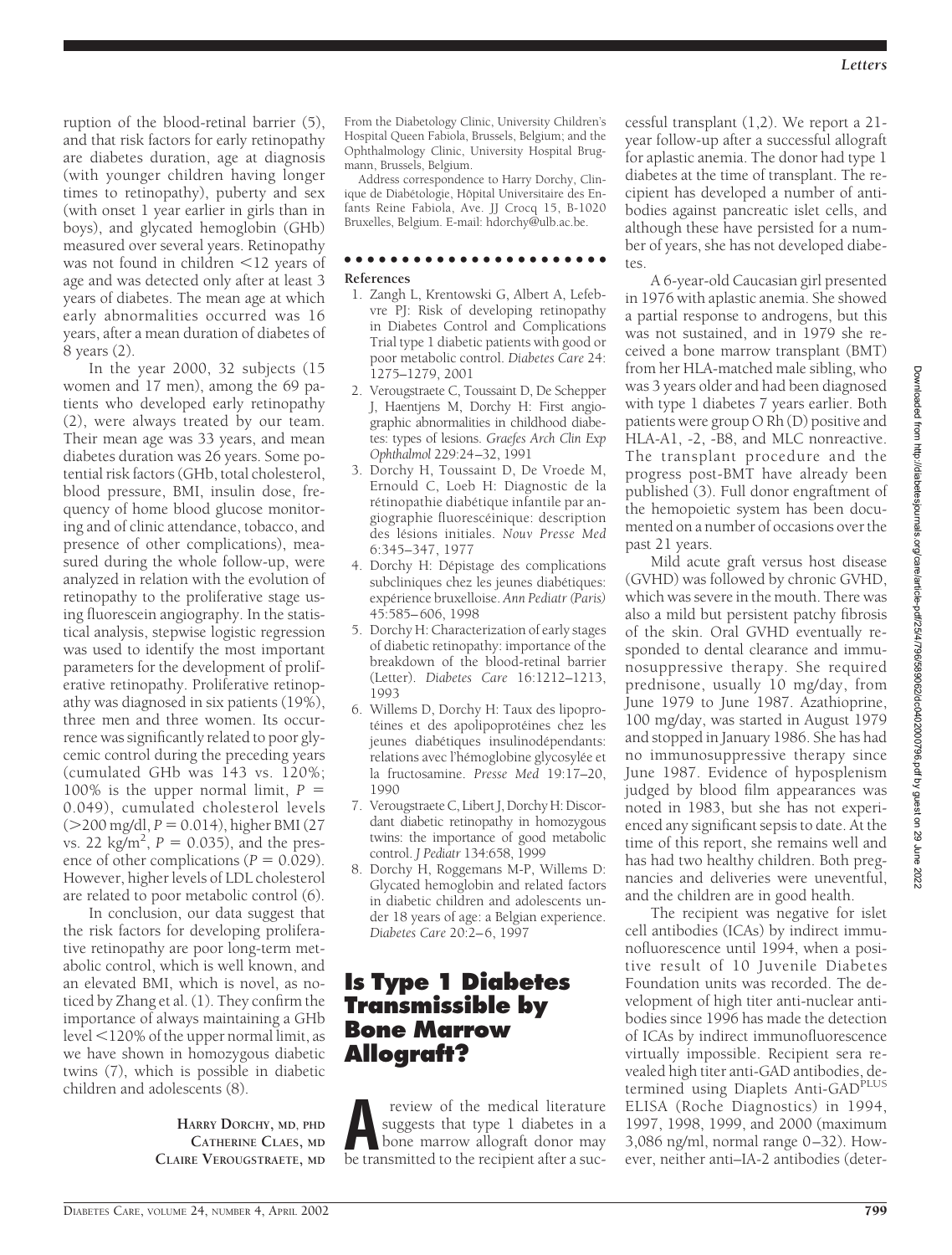mined using Diaplets Anti-IA-2 ELISA, Roche Diagnostics) nor insulin antibodies (measured by radioimmunoassay) were detected at any time during follow-up. Fasting glucose measurements in 1999 and 2000 were 4.0 and 5.4 mmol/l, respectively. The diabetic donor was ICAnegative at the time of transplant and was negative for ICA, anti-GAD, and anti– IA-2 on follow-up testing in 1999. Evidence of autoimmunity would be expected at or soon after diagnosis with type 1 diabetes but was predictably absent a long time after presentation. HLA-DQ $\alpha$ and  $-\beta$  allele typing was performed using DNA extracted from buccal epithelial and white blood cells in the recipient and in DNA from white blood cells in the donor. The recipient showed HLA identity with the donor at these loci. Both individuals were characterized by 0103/0501 at the HLA-DQ $\alpha$  locus and 0201/0602, three at the HLA-DQ $\beta$  locus. Endomysial antibodies, anti-myeloperoxidase, tissue antibodies, and antibodies against proteinase-3 and double stranded DNA were not detected. Both IgG and IgA antibodies to Gliadin were positive in 1999 but were not detected at follow-up testing in 2000.

Transfer of type 1 diabetes by BMT from a donor with type 1 diabetes was first reported in 1993 (1). The recipient developed type 1 diabetes–associated antibodies and developed diabetes 4 years after BMT from an HLA-identical brother. Subsequently, a review of the International Bone Marrow Transplant Registry revealed that 15 transplants had been undertaken from bone marrow donors with diabetes, including nine donors with confirmed diagnoses of type 1 diabetes (2). Of the three patients who had completed more than 2 years follow-up, two recipients had progressed to type 1 diabetes, all having received transplants in 1989. This report describes a BMT that took place in 1979. The donor had been diagnosed with type 1 diabetes 7 years before the transplant and was negative for ICAs at the time of transplant. The recipient has over time developed ICAs and high levels of anti-GAD antibodies. HLA identity together with ICA and/or anti-GAD confer a high positive predictive value for development of type 1 diabetes in siblings of children with type 1 diabetes (4). However, the patient also had chronic GVHD, a condition in which multiple autoantibodies are commonly found (5). We cannot find any report that looked for ICAs, anti-GAD, or insulin autoantibodies in chronic GVHD. It is possible that these antibodies have developed in our patient as part of the spectrum that occurs secondary to GVHD and might not be related to the fact that the donor had type 1 diabetes. Alternatively, the autoimmune process observed in the recipient may have been modified by the Azathioprine therapy, which was in place for 6 years immediately post-transplant. Blood glucose measurements over the past 21 years have shown no evidence of type 1 diabetes. Follow-up of patients after BMT for >20 years is rare, and in particular, there is very little information on the long-term outcome in patients when the donor has type 1 diabetes. Follow-up is needed to ensure this individual remains glucose tolerant.

> **MICHAEL E. BEARD, MD<sup>1</sup> JINNY A. WILLIS, PHD<sup>2</sup> RUSSELL S. SCOTT, MD<sup>2</sup> JEFF W. NESBIT, BSC<sup>2</sup>**

From the 1Department of Haematology, Christchurch Hospital, Christchurch, New Zealand; and the <sup>2</sup> Lipid and Diabetes Research Group, Hagley Building, Christchurch Hospital, Christchurch, New Zealand.

Address correspondence to Dr. Jinny Willis, Lipid and Diabetes Research Group, Hagley Building, Christchurch Hospital, Christchurch, New Zealand. E-mail: jinnyw@cdhb.govt.nz.

# ●●●●●●●●●●●●●●●●●●●●●●●

- **References**
- 1. Lampeter EF, Homberg M, Quabeck K, Schaefer UW, Werner P, Bertrams J, Grosse-Wilde H, Gries FA, Kolb H: Transfer of insulin-dependent diabetes between HLAidentical siblings by bone marrow transplantation. *Lancet* 341:1243–1244, 1993
- 2. Lampeter EF, McCann SR, Kolb H: Transfer of insulin-dependent diabetes by bone marrow transplantation. *Lancet* 351:568– 569, 1998
- 3. Darlow BA, Abbott GD, Beard ME, Fox HWJ, Hamer JW, Heaton DC: Bone marrow transplantation for severe aplastic anaemia. *N Z Med J* 91:86–89, 1980
- 4. Kulmala P, Savola K, Reijonen H, Veijola R, Vahasalo P, Karjalainen J, Tuomilehto-Wolf E, Ilonen J, Tuomilehto J, Akerblom HK, Knip M, the Childhood Diabetes in Finland Study Group: Genetic markers, humoral autoimmunity, and prediction of type 1 diabetes in siblings of affected children. *Diabetes* 49: 48 –58, 2000
- 5. Quaranta S, Shulman H, Ahmed A, Shoenfeld Y, Peter J, McDonald GB, Van

de Water J, Coppel R, Ostlund C, Worman HJ, Rizzetto M, Tsuneyama K, Nakanuma Y, Ansari A, Locatelli F, Paganin S, Rosina F, Manns M, Gershwin ME: Autoantibodies in human chronic graftversus-host disease after hematopoietic cell transplantation. *Clinical Immunology* 91:106–116, 1999

## **Comorbidity of Type 1 Diabetes and Anorexia Nervosa in a 6-Year-Old Girl**

high prevalence of eating disorders<br>has been described in female ado-<br>lescents with type 1 diabetes as be-<br>ing almost twice as high as that found in has been described in female adolescents with type 1 diabetes as being almost twice as high as that found in their nondiabetic peers (1–3). Weight gain caused by insulin therapy, dietary restraint, and food preoccupation may predispose diabetic girls to develop a clinical or subclinical eating disorder (4–6); intentional insulin omission is the most common symptom underlying an eating disorder (7). The coexistence of these conditions could lead to poor metabolic control and increase the risk of microvascular complications (8).

Very few reports have been published on eating disorders in childhood (9,10), and in only one report this condition was also described in diabetic children, starting from the age of 8 years (4). We describe the successful treatment of a 6-year-old girl with comorbid type 1 diabetes and anorexia nervosa. This case underlines that children with diabetes, as well as adolescents, may be prone to develop a disorder of eating behavior, and that an early diagnosis and multidisciplinary approach are fundamental for a positive outcome.

R.F. was diagnosed to be affected by type 1 diabetes at the age of 4.5 years at the Department of Pediatrics of University Federico II in February 1995. She presented a partial remission of diabetes, lasting 16 months; she was treated with two daily doses of insulin (0.2–0.3 units -  $\text{kg}^{-1} \cdot \text{day}^{-1}$ ), and her HbA<sub>1c</sub> ranged from 5.0 to 6.2% (normal values  $<6\%$ ).

In July 1996, when her  $HbA_{1c}$  rose to 9.6%, she was treated with 0.8 units -  $\text{kg}^{-1} \cdot \text{day}^{-1}$  of insulin in three daily doses. Her height and weight were in the normal range (50th percentile according to Tanner growth charts). In October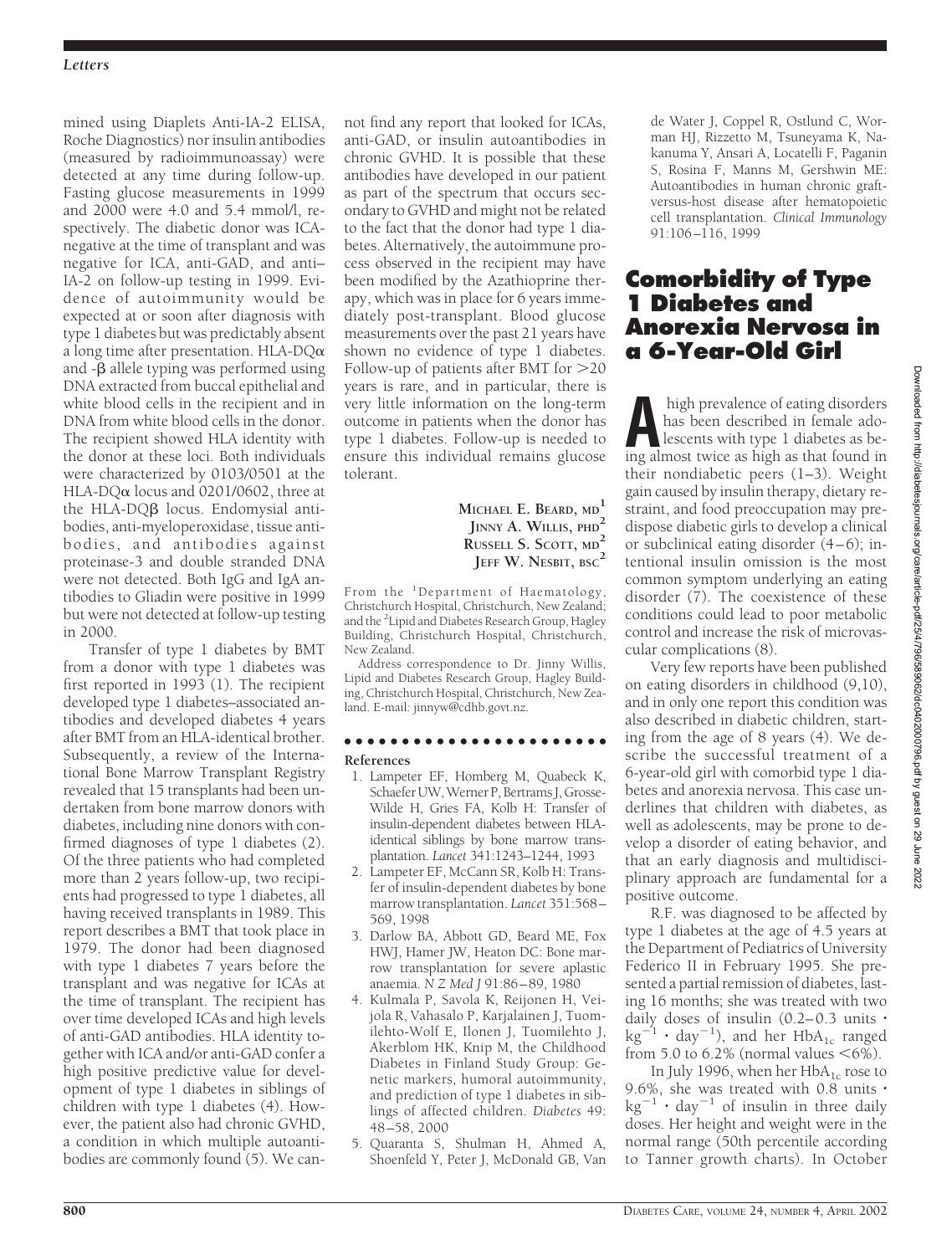1996, her  $HbA_{1c}$  was 6.6%. One month later, she began to first refuse several foods and then any kind of food. Consequently, she presented severe weight loss and frequent hypoglycemic crises; therefore, her insulin dose was reduced. Chronic bowel diseases, tumors, and other endocrine or autoimmune diseases were excluded.

Diagnosis of anorexia nervosa was performed according to the DSM IV criteria. The personality profile was characterized by a defensive system set up against depression, which hindered the girl from recognizing the state of the disease through a denial and splitting mechanism. In addition, her mother was affected by depression and required pharmacological treatment, and the parental couple was in violent conflict.

Medical treatment of anorexia was based on enteral nutrition from January to June of 1997. Subsequently, the girl accepted and maintained a normal and complete oral nutrition, which has persisted until present (10.5 years of age). She presents a normal growth and a good control of diabetes (HbA<sub>1c</sub> 6.9–7.5%).

Psychiatric treatment consisted of intensive individual psychoanalysis that the patient is still receiving. In the first year, she presented a progressive decrease of anguish relative to weight gain and food ingestion; anorexia completely disappeared. Successively, she expressed the fear of "intrusion inside her body" by very severe obsessive-phobic symptoms. At the present time, she has several fantasies connected to diabetes acceptance. Treatment is actually addressed to give support to the "self."

Diabetes is a complex disease that affects all aspects of the daily life, in particular, eating behaviors. Dietary restraint and food preoccupation break into all of the daily events of life, leading to important changes in the aspects of conviviality and social relationships. Food may become the main enemy of the child or the main reason of contrast with parents.

In our patient, symptoms of anorexia started immediately after the "honeymoon" period, when dietary regimen is often poorly stressed and parental surveillance on diabetic management is less stringent. Successively, recurrence of hyperglycemia and the increased insulin requirement might have been a trigger to precipitate an eating disorder in a prone subject. Moreover, the environmental demands related to the concomitant beginning of schooling may have exerted an additional role.

Anorexia in a very young child does not lead to insulin omission, as in adolescents, because children are still under their parents' surveillance. On the contrary, undernutrition is the main clinical problem at this age, causing recurrent hypoglycemic crises and troubles in insulin management. Furthermore, whereas in otherwise healthy children appropriate evaluation and treatment may precociously stop an eating disorder, in diabetic children treatment is complicated by the lifelong persistence of diabetes, with its rules regarding food regulation, multiple glycemic controls, and insulin injections. However, early diagnosis of eating disorder and long-term multidisciplinary treatment are very important in a diabetic child in order to avoid the risk of persistence until adolescence or adulthood, when it may be potentially fatal.

> **ADRIANA FRANZESE, MD<sup>1</sup> GIULIANA VALERIO, MD, PHD<sup>2</sup> PIETRO BUONO, MD<sup>2</sup> ENZA MOZZILLO, MD<sup>1</sup> ANTONELLA GRITTI, MD<sup>3</sup> MARIA ANTONIETTA LUCARIELLO, MD<sup>3</sup>**

From the <sup>1</sup>Department of Pediatrics, University "Federico II," Naples, Italy; the <sup>2</sup>Department of Experimental and Clinical Pathology and Medicine, University of Udine, Udine, Italy; and <sup>3</sup>Cattedra di Neuropsichiatria Infantile, Second University of Naples (SUN), Naples, Italy

Address correspondence to Adriana Franzese, MD, Department of Pediatrics, via S. Pansini 5, 80131 Napoli, Italy. E-mail: franzese@unina.it.

#### ●●●●●●●●●●●●●●●●●●●●●●● **References**

- 1. Jones JM, Lawson ML, Daneman D, Olmsted MP, Rodin G: Eating disorders in adolescent females with and without type 1 diabetes: cross sectional study. *BMJ* 320: 1563–1566, 2000
- 2. Meltzer LJ, Johnson SB, Prine JM, Banks RA, Desrosiers PM, Silverstein JH: Disordered eating, body mass, and glycemic control in adolescents with type 1 diabetes. *Diabetes Care* 24:678–682, 2001
- 3. Hoffmann RP: Eating disorders in adolescents with type 1 diabetes: a close look at a complicated condition. *Postgrad Med* 109:67–69, 2001
- 4. Striegel-Moore RH, Nicholson TJ, Tamborlane WV: Prevalence of eating disorder symptoms in preadolescents and adolescent girls with IDDM. *Diabetes Care* 15: 1361–1368, 1992
- 5. Peveler RC, Faiburn CG, Boller I, Dunger D: Eating disorders in adolescents with IDDM: a controlled study. *Diabetes Care* 15:1356–1360, 1992
- 6. Verrotti A, Catino M, De Luca FA, Morgese G, Chiarelli F: Eating disorders in adolescents with type 1 diabetes mellitus. *Acta Diabetol* 36:21–25, 1999
- 7. Crow SJ, Keel PK, Kendall D: Eating disorders and insulin dependent diabetes mellitus. *Psycosomatics* 39:233–243, 1998
- 8. Herpetz S, Albus C, Wagener R, Kocnar M, Wagner R, Henning A, Foerster H, Sculze Schleppinghoff B, Thomas W, Kohle K, Mann K, Senf W: Comorbidity of diabetes and eating disorders. Does diabetes control reflect disturbed eating behavior? *Diabetes Care* 21:1110–1116, 1998
- 9. Sokol MS, Steinberg D, Zerba KJ: Childhood eating disorders. *Curr Opin Pediatr* 10:369–377, 1998
- 10. Robb AS: Eating disorders in children. *Psychiatr Clin North Am* 24:259–270, 2001

# **Childhood Abuse and Diabetes in the Community**

**D**iabetes is a significant pubic health<br>
problem among children and ado-<br>
lescents, and its prevalence has rap-<br>
idly increased in recent vears (1) There is problem among children and adoidly increased in recent years (1). There is some evidence to suggest that chronic stress is associated with onset of physical illness, such as diabetes (2). Childhood abuse is thought to be one source of severe, persistent stress. Preclinical data suggest that stress is associated with onset of diabetes (3). No previous study has investigated this hypothesis in a epidemiologic sample of humans. To obtain preliminary evidence in support of this hypothesized etiologic factor, we sought to determine the association between childhood emotional and physical abuse and the odds of self-reported diabetes among adults in the general population.

Multivariate logistic regression analyses were used to analyze data from the Midlife Development in the U.S. Survey  $(MIDUS)$  ( $n = 3,032$ ) (4), a representative sample of adults aged 25–74 years in the U.S., in order to compute odds ratios (ORs) (with 95% CIs) of the association between history of childhood abuse and self-reported diabetes. Our results revealed that self-reported diabetes occurred in 4.8% of the adult population (aged 25–74 years). Childhood abuse was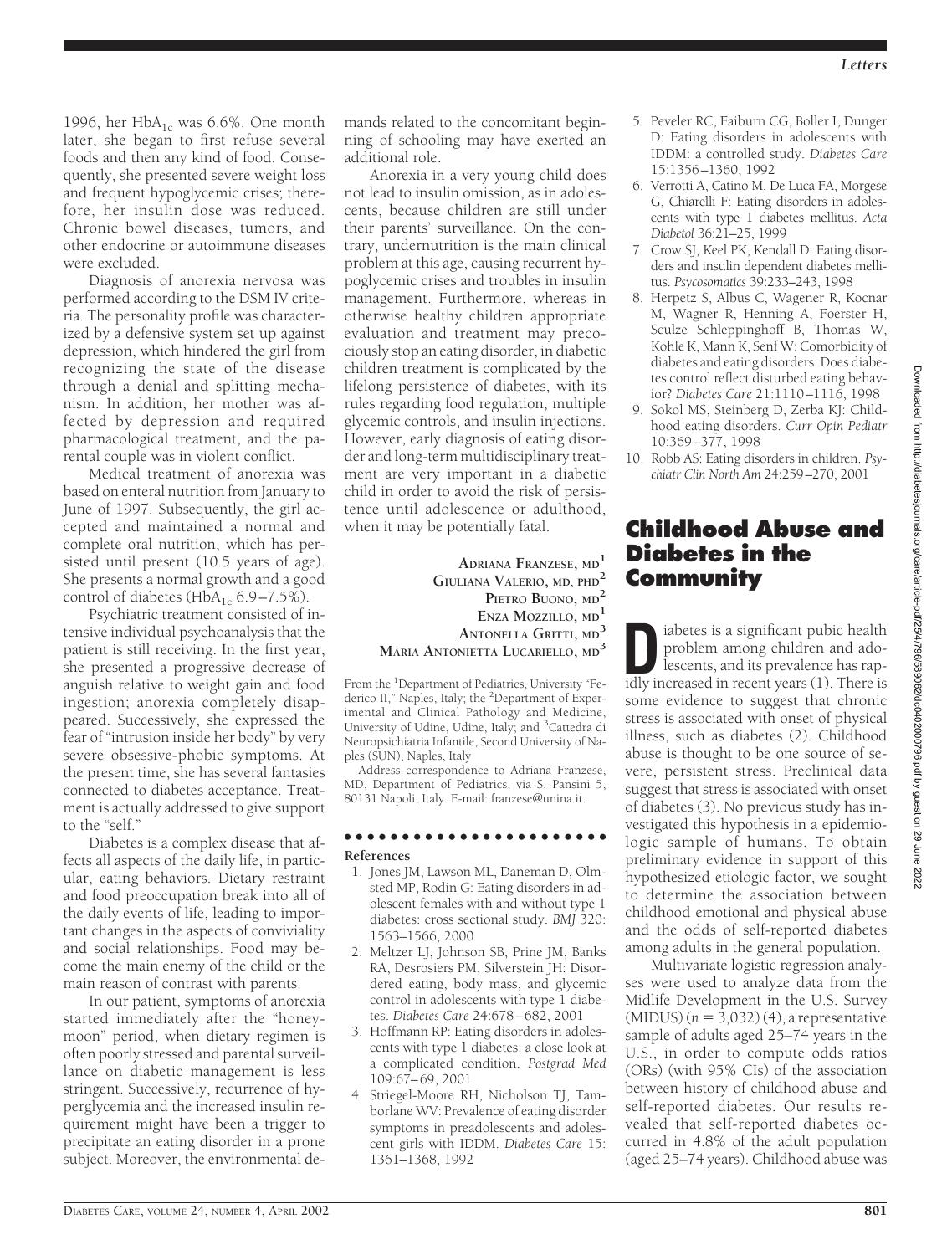### *Letters*

associated with a significantly increased odds of self-reported diabetes (OR 2.0 [95% CI 1.04–2.8]), which persisted after adjusting for differences in sociodemographic characteristics and current common mental disorders. Specifically, individuals who reported maternal emotional abuse (OR 3.4 [95% CI 1.9–6.4]), maternal physical abuse (2.8 [1.2–6.4]), and severe maternal physical abuse (3.4 [1.2–9.4]) had significantly higher rates of self-reported diabetes.

Our findings provide preliminary support for the hypothesis that childhood abuse may be associated with increased likelihood of self-reported diabetes among adults in the community. Limitations of our analyses include lack of information on type of diabetes, family history, and self-reported diabetes without data on physiological measures. Replication of these findings is needed. Future studies that use longitudinal data with more detailed information on diabetes type, age of onset, childhood abuse experience, and family history may help to improve our understanding of the mechanism of this observed association.

### **RENEE D. GOODWIN, PHD STUART P. WEISBERG, BS**

From the <sup>1</sup>Department of Psychiatry and Epidemiology, Columbia University College of Physicians and Surgeons, New York, New York; and the <sup>2</sup>Department of Medicine, Columbia University College of Physicians and Surgeons, New York, New York.

Address correspondence to Dr. Renee D. Goodwin, Department of Psychiatry, Columbia University College of Physicians and Surgeons, 1051 Riverside Dr., Unit 43, New York, NY 10032. Email: rdg66@columbia.edu.

## **References**

1. Larkin M: Diabetes on the rise worldwide and webwide (Letter). *Lancet* 10:815, 2001

●●●●●●●●●●●●●●●●●●●●●●●

- 2. Fava GA, Sonino N: Psychosomatic medicine: emerging trends and perspectives. *Psychother Psychosom* 69:184–197, 2000
- 3. Surwit RS, Feinglos MN, Livingston EG, Kuhn CM, McCubbin JA: Behavioral manipulation of the diabetic phenotype in *ob*/*ob* mice. *Diabetes* 33:616–618, 1984
- 4. Wang PS, Berglund P, Kessler RC: Recent care of common mental disorders in the United States: prevalence and conformance with evidence-based recommendations. *J Gen Intern Med* 15:284–292, 2000

## **Postischemic Microcirculatory Blood Flow Correlates Negatively and Independently With Plasma C-Reactive Protein in Longstanding Type 1 Diabetes**

**M**oderately increased plasma C-<br>reactive protein (CRP), an acute<br>phase protein produced by the<br>liver and an exquisitely sensitive marker reactive protein (CRP), an acute phase protein produced by the liver and an exquisitely sensitive marker of inflammation, is associated with an increased risk of cardiovascular disease (1). It is not known how systemic inflammation leads to atherosclerosis, but experimental (2) and clinical (3) studies have suggested that it may do so by causing endothelial dysfunction, a process central to the development of atherosclerosis.

Reactive hyperemia (RH) is an endothelium-dependent, physiological, and probably protective response to tissue ischemia that is reduced in patients with atherosclerosis or risk factors for atherosclerosis. The forearm vascular bed, which is readily accessible and rarely affected by atheromatous change, is a useful site to study RH using noninvasive techniques. A close relationship has been shown between coronary endothelial function and RH in the human forearm (4).

To further investigate the relationship between inflammation and endothelial dysfunction, we have studied RH and circulating CRP in 50 subjects (28 men), all of whom had type 1 diabetes for at least 25 years. Urinary albumin/creatinine ratio (ACR), total and HDL cholesterol, and  $HbA_{1c}$  were all measured as previously described (5). CRP was measured by enzyme-linked immunosorbent assay (ELISA) (within-assay coefficient of variation 8%). Forearm RH was measured using the method of Tagawa et al. (6).

The patients had a mean age of 47  $\pm$ 2 years and a mean BMI of  $27 \pm 1$  kg/m<sup>2</sup>. Mean total and HDL cholesterol were  $5.5 \pm 0.2$  and  $1.4 \pm 0.1$  mmol/l, respectively. Mean systolic and diastolic blood pressure were 136  $\pm$  3 and 75  $\pm$  2 mmHg, respectively. Eight patients had microalbuminuria (ACR > 3 mg/mmol), and three had established nephropathy  $($ urinary albumin excretion rate  $>$ 300 mg/24 h).

Mean baseline forearm bloodflow  $(FBF)$  was  $2.8 \pm 0.2$  ml  $\cdot 100$  ml<sup>-1</sup>  $\cdot$  min<sup>-1</sup> and did not correlate with any measured variable. Mean peak FBF was  $7.6 \pm 0.5$  ml  $\cdot$  100 ml<sup>-1</sup>  $\cdot$  min<sup>-1</sup>. Peak FBF was higher in men and correlated negatively with BMI  $(r = -0.31, P < 0.05)$  and log CRP ( $r =$  $-0.38$ ,  $P < 0.02$ ). To determine whether the relationship between CRP and RH was independent of other variables, stepwise linear regression analysis was performed. Possible predictor variables were entered into the model if a significant bivariate relationship was observed between the measure of RH and the predictor variable. This analysis revealed CRP to be the only independent predictor of peak bloodflow  $(\beta = -0.135, P < 0.02)$ . The findings were not altered when patients with microalbuminuria or nephropathy were excluded from analysis.

Although the cross-sectional nature of this study does not permit a causeeffect relationship to be determined, the negative relationship between RH and CRP is consistent with the hypothesis that inflammation contributes to endothelial dysfunction in diabetic patients. Schalwijk et al. (7) recently studied CRP in a similar population of long-standing type 1 diabetic subjects and demonstrated increased CRP as compared with a wellmatched control population. By assessing the glycation pattern of  $\alpha$ -1-acid glycoprotein, they demonstrated that this effect represented a chronic rather than acute hepatic inflammatory response. Furthermore, in concordance with our findings, they also demonstrated an inverse relationship between CRP and plasma markers of endothelial function.

These observations have potentially important therapeutic implications. Data from the Cholesterol and Recurrent Events (CARE) study have demonstrated that hydroxymethylglutaryl (HMG) CoA reductase inhibitors reduce CRP independently of their effects on plasma lipids (8). It is conceivable that these or other agents, which reduce CRP, might improve endothelial function and reduce development of vascular disease in diabetes.

In summary, CRP correlates negatively and independently with forearm RH in patients with longstanding type 1 diabetes.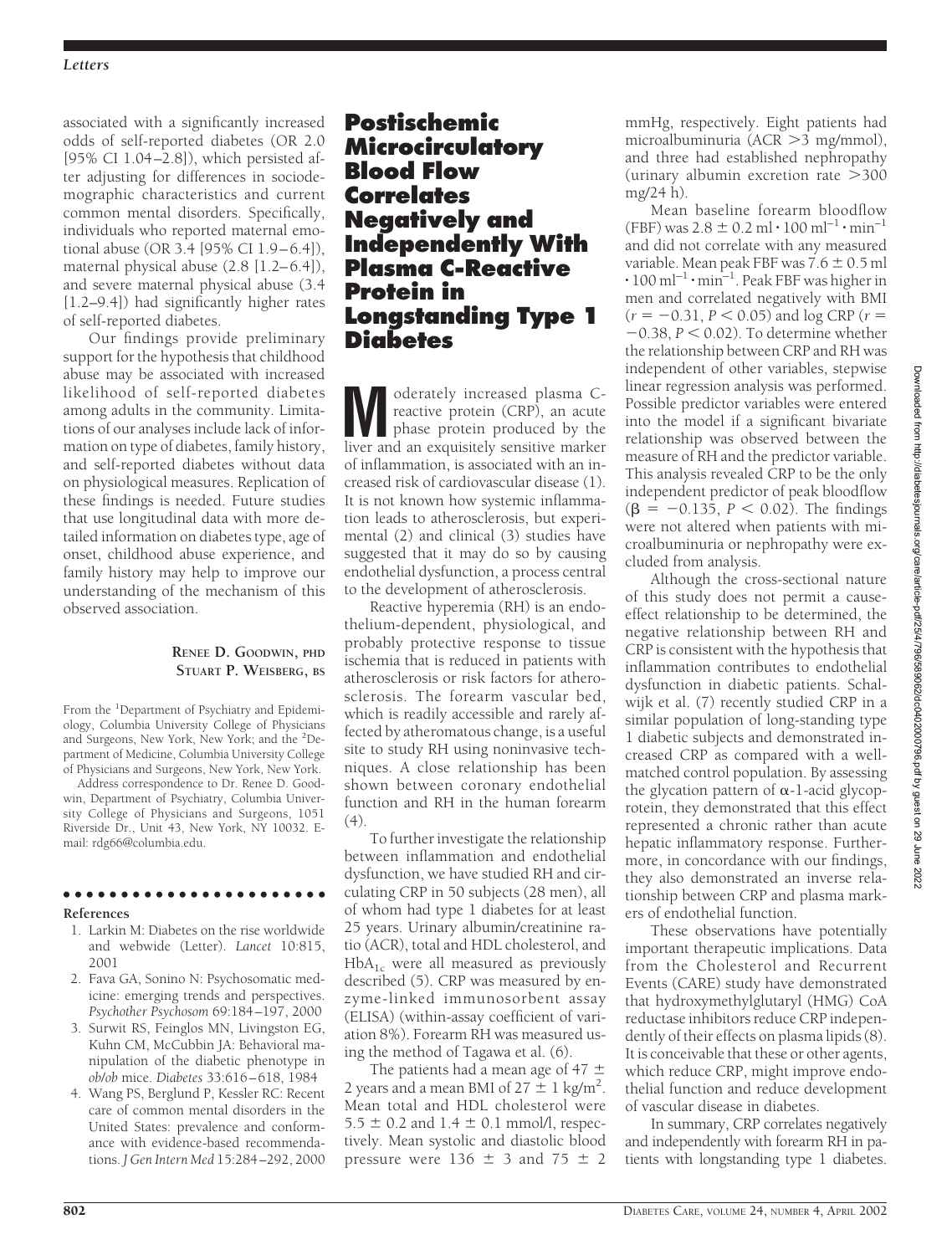Prospective studies are warranted to determine whether inflammation precedes endothelial dysfunction and whether therapeutic strategies that reduce inflammation would also reduce development of vascular disease in diabetes.

> **JAMES GIBNEY,** <sup>1</sup> **UTE WEIS,** <sup>2</sup> **BEN** TURNER, **DARYL R. MEEKING,** <sup>2</sup> **JANE CANSFIELD,** <sup>2</sup> **GERALD F. WATTS, KEN M. SHAW,** <sup>2</sup> **MICHAEL H. CUMMINGS,** <sup>2</sup>

From <sup>1</sup>St. Thomas' Hospital, London, U.K.; <sup>2</sup>Queen Alexandra Hospital, Portsmouth, U.K.; and the 3 University Department of Medicine, University of Western Australia, Royal Perth Hospital, Perth, Australia.

Address correspondence to Dr. James Gibney, Pituitary Research Unit, Garvan Institute of Medical Research, 384 Victoria St., Darlinghurst, Australia. E-mail: j.gibney@garvan.unsw.edu.au.

## ●●●●●●●●●●●●●●●●●●●●●●●

#### **References**

- 1. Ridker PM, et al: Inflammation, aspirin, and the risk of cardiovascular disease in apparently healthy men.*N Engl J Med* 336: 973–979, 1997
- 2. Vane JR, Anggard EE, Botting RM: Regulatory functions of the vascular endothelium. *N Engl J Med* 323:27–36, 1990
- 3. Fichtlscherer S, Rosenberger G, Walter DH, Breuer S, Dimmeler S, Zeiher AM: Elevated C-reactive protein levels and impaired endothelial vasoreactivity in patients with coronary artery disease. *Circulation* 102:1000–1006, 2000
- 4. Anderson TJ, Uehata A, Gerhard MD, Meredith IT, Knab S, Delagrange D, Lieberman EH, Ganz P, Creager MA, Yeung AC, et al: Close relation of endothelial function in the human coronary and peripheral circulations. *J Am Coll Cardiol* 26:1235–1241, 1995
- 5. Powrie JK, Watts GF, Ingham JN, Taub NA, Talmud PJ, Shaw KM: Role of glycaemic control in development of microalbuminuria in patients with insulin dependent diabetes. *BMJ* 309:1608– 1612, 1994
- 6. Tagawa T, Imaizumi T, Endo T, Shiramoto M, Harasawa Y, Takeshita A: Role of nitric oxide in reactive hyperemia in human forearm vessels. *Circulation* 90: 2285–22890, 1994
- 7. Schalkwijk CG, Poland DC, van Dijk W, Kok A, Emeis JJ, Drager AM, Doni A, van Hinsbergh VW, Stehouwer CD: Plasma concentration of C-reactive protein is increased in type I diabetic patients without clinical macroangiopathy and correlates with markers of endothelial dysfunction:

evidence for chronic inflammation. *Diabetologia* 42:351–357, 1999

8. Ridker PM, Rifai N, Pfeffer MA, Sacks F, Braunwald E: Long-term effects of pravastatin on plasma concentration of C-reactive protein. The Cholesterol and Recurrent Events (CARE) Investigators. *Circulation* 100:230–235, 1999



## **Two-hour 75-g Oral Glucose Tolerance Test Early in Pregnancy Detects Most Cases of Gestational Diabetes**

**We congratulate Schmidt et al. (1)**<br>for their excellent work on gesta-<br>tional diabetes mellitus (GDM),<br>published in *Diabetes Care*. We would for their excellent work on gestational diabetes mellitus (GDM), published in *Diabetes Care*. We would like to make several comments. We believe that testing for GDM early in pregnancy would help to detect cases and has the potential to improve pregnancy outcomes. Also, World Health Organization criteria for the diagnosis of GDM received further endorsement at the Fourth International Workshop-Conference on Gestational Diabetes Mellitus in 1977 (2); therefore, 2-h 75-g glucose may be a better diagnostic test than fasting glucose alone (3) or the currently recommended American Diabetes Association criteria for GDM.

We tested 564 patients attending the antenatal clinic of Ibra Regional Referral Hospital of Oman for glucose intolerance by glucose tolerance test using 75 g anhydrous glucose. Oral glucose tolerance tests (OGTTs) were performed at booking. If the results were normal, the test was repeated two or three times at 2-month intervals, the last being at the 7th month of pregnancy. We found that 21.3% of pregnant women had abnormal glucose tolerance in Oman. A small proportion (1.1%) had high fasting values (>6 mmol/l in venous plasma), whereas many (20.2%) had high post-glucose values (>7.8 venous plasma). Over 88% of the patients with GDM were diagnosed

before the 7th month of pregnancy. Hence, a large proportion of cases were detected by a test early in pregnancy rather than the usual recommended time of screening for GDM at 7 months of pregnancy. In our study, 10% of women required a second test, and 2.5% were diagnosed only at the third test. Of the children born to the GDM subjects, 10% had a complication or abnormality.

Birth weight of the children in the GDM group was 3.13 kg (SD 0.54) compared with 2.90 kg (0.44) in the nondiabetic group ( $P < 0.01$ ). Three women with abnormal glucose tolerance gave birth to large babies, weighing >4 kg, compared with one large baby in the control group of 388 subjects (relative risk 10.2,  $P = 0.0017$ ). Three babies in the abnormal glucose tolerance group had congenital abnormalities compared with one in the control group  $(P = 0.013)$ . Early and multiple screening for GDM has the potential to increase detection of GDM and to favorably influence pregnancy outcome. We recommend a more aggressive screening program for GDM in Oman and in other places with high prevalences of diabetes early in pregnancy.

### **UMESH DASHORA, MD, MRCP VANDANA DASHORA, MS LEE KENNEDY, MD, FRCP**

From the Royal Sunderland Hospital, Sunderland, U.K.

Address correspondence to Dr. Umesh Dashora, Royal Sunderland Hospital, Kayll Road, Sunderland, U.K. SR4 7 TP. E-mail: dashora@hotmail.com.

### ●●●●●●●●●●●●●●●●●●●●●●● **References**

- 1. Schmidt MI, Duncan BB, Reichelt AJ, Branchtein L, Matos MC, Costa e Forti A, Spichler ER, Pousada JMDC, Teixeira MM, Yamashita T: Gestational diabetes mellitus diagnosed with a 2-h 75-g oral glucose tolerance test and adverse pregnancy outcomes. *Diabetes Care* 24:1151– 1155, 2001
- 2. Metzger BE, Coustan DR, the Organizing Committee: Summary and recommendations of the Fourth International Workshop-Conference on Gestational Diabetes Mellitus. *Diabetes Care* 21 (Suppl. 2): B161–B167, 1998
- 3. Perucchini D, Fischer U, Spinas GA, Huch R, Huch A, Lehmann R: Using fasting plasma glucose concentrations to screen for gestational diabetes mellitus: prospective population based study *BMJ* 319: 812–815, 1999